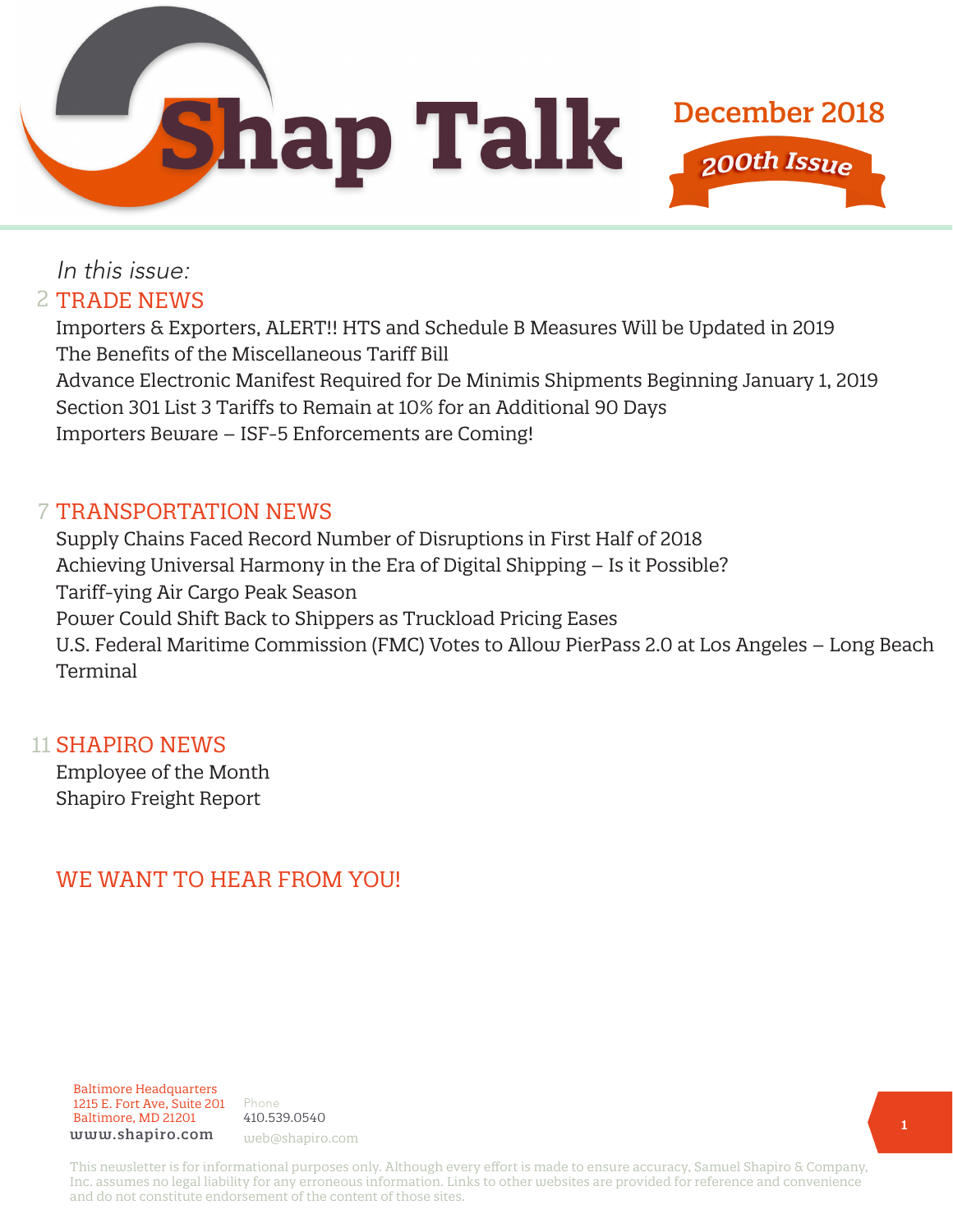

# **TRADE NEWS:**

### Importers & Exporters, ALERT!! HTS and Schedule B Measures Will be Updated in 2019

Under the Trade Facilitation and Enforcement Act of 2015 (TFTEA), also referred to as the New Drawback Law, changes will be made to all HTS and Schedule B numbers for all units of measure currently indicated with an "X".

An "X" appearing in the column for units of quantity means that no quantity (other than gross weight) is to be reported. All tariff numbers with a quantity measure of "X" will be replaced with an actual unit of measure to be used by Customs and Border Protection (CBP) to facilitate drawback claims.

Here's what we know thus far:

- CBP will soon issue a Cargo Systems Messaging Service (CSMS) message and "a one pager" explaining the upcoming changes.
- Changes will be evident for the units of measure in the 2019 Harmonized Tariff Schedule and the 2019 Schedule B.
- Tariff numbers that are dutiable will be changed first, followed by all other HTS and Schedule B numbers with everything complete by 2020.
- It is expected that in the CSMS message, there will be a link to all of the units of measure and their respective changes.
- If the specified units of quantity do not appear on your commercial invoice, Shapiro will be asking for additional information in order to submit the correct units of quantity to the Automated Commercial Environment (ACE).

Shapiro is actively monitoring the situation and will provide updates once they become available. In the meantime, please reach out to [compliance@shapiro.com](mailto:compliance%40shapiro.com?subject=) with any questions.

## The Benefits of the Miscellaneous Tariff Bill

Amid additional duties reducing companies' profitability, trade wars generating industry-wide uncertainty, and ever-changing technology and regulations that force importers to adapt at the speed of light, there's finally some relief! On September 13, 2018, President Trump signed the Miscellaneous Tariff Bill of 2018 (MTB) into law, which amends the Harmonized Tariff Schedule (HTS) to suspend and reduce tariffs on 1,660 products.

MTB's duty suspensions and reductions are effective for goods entering the U.S., or withdrawn from a warehouse for consumption on or after October 13, 2018. This deadline is 30 days after the date of the enactment and the bill will remain in effect until December 31, 2020.

Baltimore Headquarters Baltimore Headquarters 1215 E. Fort Ave, Suite 201 www.shapiro.com web@shapiro.com Baltimore, MD 21201

Phone Phone rnone<br>410.539.0540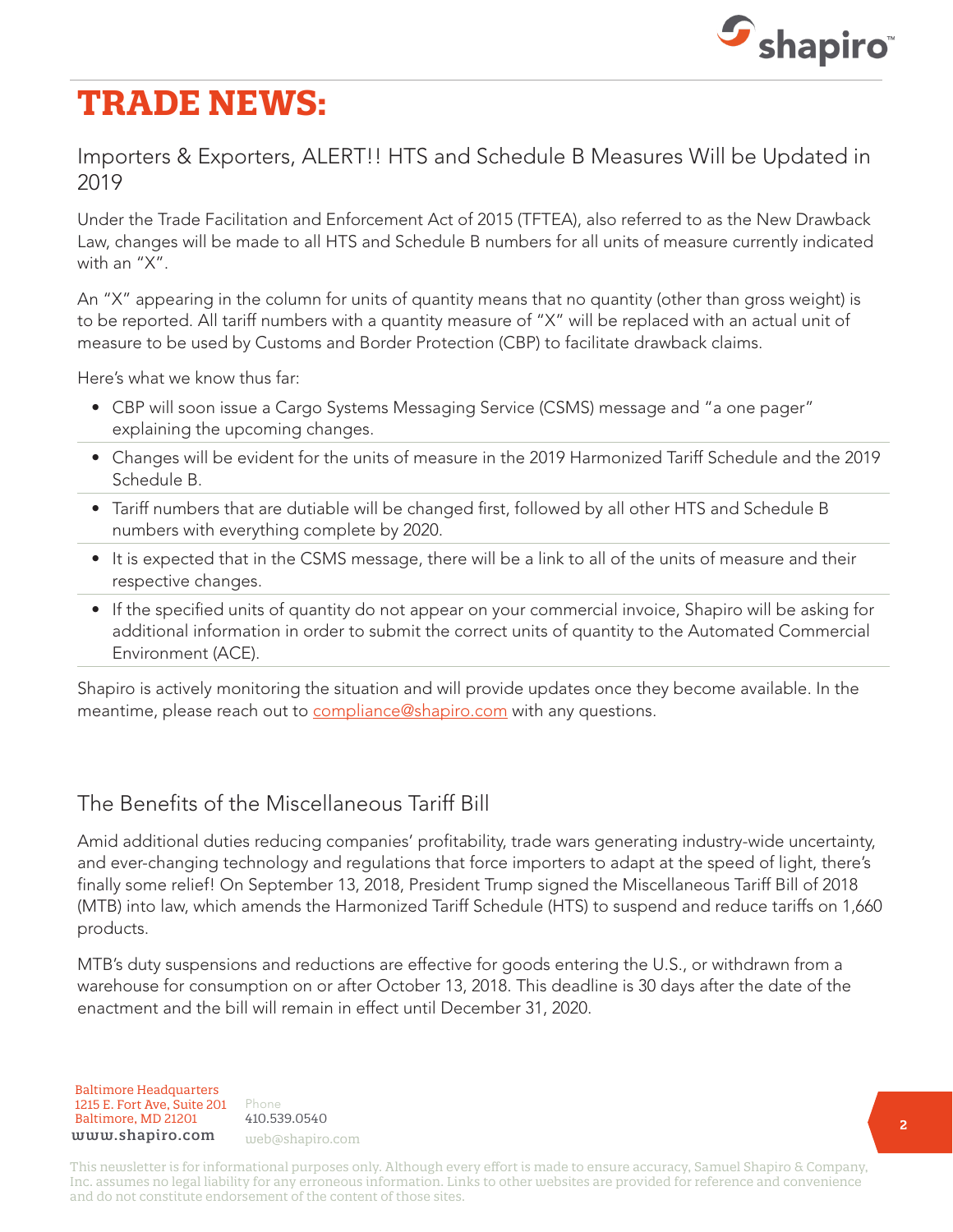

Though this news comes with an expiration date, importers will have the chance to claim duty suspensions and reductions for the general (column 1) rate of duty. But what does that mean? It means that if an item is eligible for the privilege, only the regular duty rate will be reduced or eliminated.

It is worth mentioning that duty reductions or suspensions do not depend on the country of origin and are granted based on the composition and description of the product, rather than the HTS number. For an item to be eligible for MTB privileges, it must meet specific requirements provided in the description of the item.

In the example below, only green olives stuffed with minced pimiento, in brine, and presented in glass containers are eligible for MTB. Please note that not all the olives in this HTS 2005.70.25 subheading will be eligible for MTB. If they are presented in plastic containers, for example, MTB will not be applicable.

| <b>Regular Tariff</b> | <b>MTB Tariff</b> | <b>MTB Rate</b> | <b>MTB Tariff</b><br><b>Requirement</b>                                                                                                                                                          |
|-----------------------|-------------------|-----------------|--------------------------------------------------------------------------------------------------------------------------------------------------------------------------------------------------|
| 2005.70.25            | 9902.01.07        | 0.0%            | Olives, green in color, stuffed<br>with minced pimiento, the fore-<br>going in brine and presented in<br>glass containers, other than place<br>packed (provided for in subheading<br>2005.70.25) |

Since approximately half of the 1,660 MTB-eligible items are produced in China, there is some overlap with [Section 301 tariffs.](https://www.shapiro.com/tariffs/tariff-news/) Products imported from China that are subject to Section 301 can benefit from MTB's suspensions and reductions for the regular rate of duty, but can still remain subject to the 25% ad valorem rate of duty imposed by Lists 1 and 2, and 10% ad valorem rate of duty imposed by List 3 (Please note that the increase of List 3 to 25% in January of 2019 has been suspended until March 1, 2019).

Other trade remedies such as Section 232 (Steel and Aluminum) and Section 201 (Safeguards Investigations), or even ADD/CVD will still apply.

Are you having trouble deciphering the Miscellaneous Tariff Bill? Are you unsure if your product is eligible for the privilege? Please contact us at [compliance@shapiro.com](mailto:compliance%40shapiro.com?subject=) and we will be happy to assist!

Baltimore Headquarters Baltimore Headquarters 1215 E. Fort Ave, Suite 201  ${\tt www.shapiro.com}$  web@shapiro.com Baltimore, MD 21201

Phone Phone rnone<br>410.539.0540

This newsletter is for informational purposes only. Although every effort is made to ensure accuracy, Samuel Shapiro & Company, Inc. assumes no legal liability for any erroneous information. Links to other websites are provided for reference and convenience and do not constitute endorsement of the content of those sites.

ww.shapiro.com web@shapiro.com web@shapiro.com web@shapiro.com web@shapiro.com web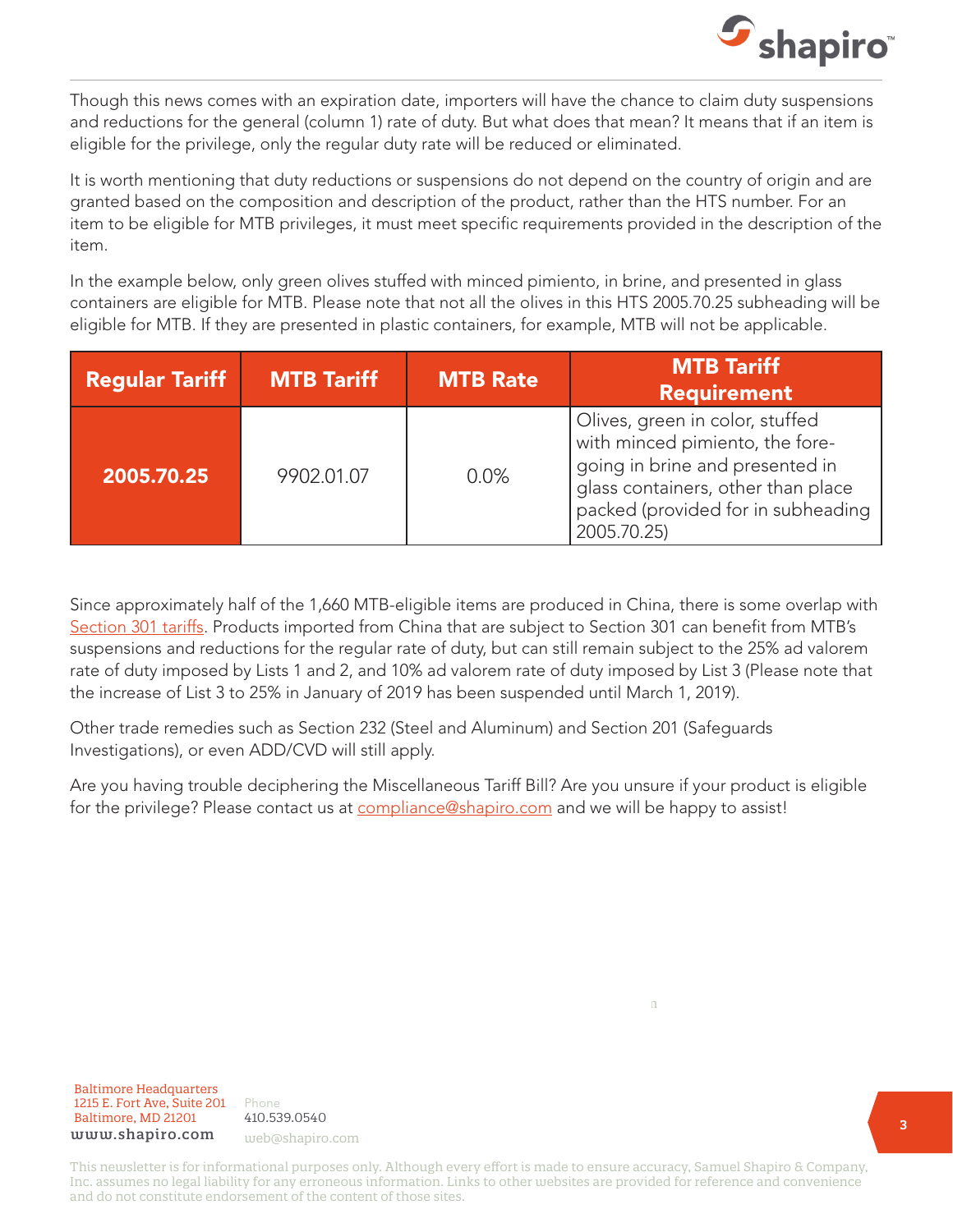

#### Advance Electronic Manifest Required for De Minimis Shipments Beginning January 1, 2019

Customs and Border Protection (CBP) announced, via [CSMS 18-000656](https://csms.cbp.gov/viewmssg.asp?Recid=23868&page=&srch_argv=18-000656&srchtype=&btype=&sortby=&sby=), a new requirement effective January 1, 2019 mandating that all commercial truck shipments containing Section 321 merchandise file an advance electronic manifest in accordance with the guidelines specified in the Trade Act of 2002.

Recently, there has been a significant growth in the amount of shipments being manifested and released under Section 321. This growth, which has CBP questioning its previous practices, is due in large part to the drastic increase in E-Commerce marketplaces and transit, the tariff-laden import environment (many shippers attempt to circumnavigate the tariffs via Section 321) and, last but not least, the increase in De Minimis value from \$200 to \$800.

During the implementation of the Trade Act of 2002, shipments qualifying for Section 321 release were exempt from the electronic manifest filing. However, CBP noted that the lack of an electronic manifest eliminated their ability to conduct a risk assessment and perform advance targeting within the Automated Targeting System (ATS), which resulted in slower processing times and longer wait times.

There are multiple ways to submit a Section 321 manifest, according to CBP officials. Companies not utilizing the provided portal will need to hire a service provider or have an electronic data interchange (EDI) system in place to submit the information.

On November 26, 2018, CBP began a phased implementation period for non-compliance with conveyances being referred to secondary for processing. Starting January 1, 2019, carriers who fail to comply with the electronic manifest requirement will be issued an initial fine of \$5,000, with subsequent offenses carrying a heftier \$10,000 fine.

For additional information concerning the electronic filing of truck manifests in ACE please contact Amy [Hatfield.](mailto:Amy.e.hatfield%40cbp.dhs.gov?subject=)

# Section 301 List 3 Tariffs to Remain at 10% for an Additional 90 Days

Section 301 list 3 tariffs on Chinese imports, which were set to increase from 10% to 25% effective January 1, 2019, will now remain at 10% for an additional 90 days as a result of fruitful talks between Chinese President Xi Jingping and President Trump at the G20 summit in Buenos Aires.

The catalyst for this brief truce appears to be China's willingness to more seriously examine and appropriately amend its trading practices. As part of this 90-day deferral, China has agreed to significantly increase its purchase of U.S. agricultural and industrial goods, though specific quantities have yet to be defined. They have also agreed "to sort out and manage fentanyl substances in categories, and to start the adjustment of relevant laws and regulations."

Baltimore Headquarters Baltimore Headquarters 1215 E. Fort Ave, Suite 201 1215 E. Fort Ave, Suite 201 Baltimore, MD 21201 Baltimore, MD 21201 www.shapiro.com web@shapiro.com

Phone Phone 410.539.0540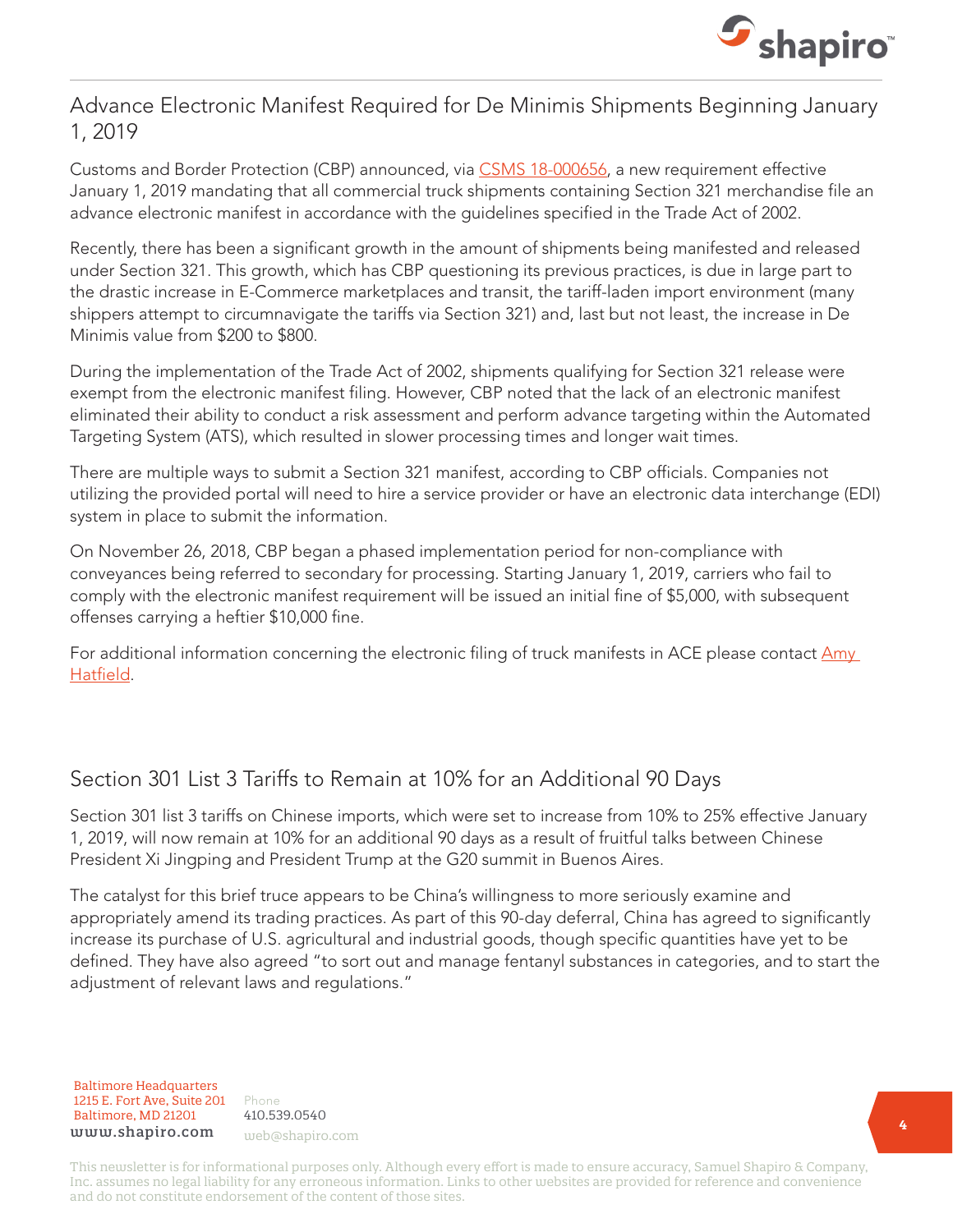

Under the agreement, China will also commence negotiations with the U.S. that will address its longstanding practices related to the transfer of intellectual property and cybersecurity. The U.S. views China's current practices as both a threat to national security and a threat to economic prosperity.

While this weekend's news is a positive step forward, here are a few aspects of the trade war to keep in mind:

- President Trump has already made numerous comments implying that the duties on List 3 could easily escalate to 25% should China not make enough progress during this 90-day moratorium. While President Trump's statements could goad China into quicker action, it doesn't bode well that many of the milestones China would need to achieve over the next 90 days are still undefined.
- Despite the brief reprieve for List 3, Lists 1 and 2 are still very much active with the continued imposition of 25% duties on affected goods imported from China. At this time, it is unclear if tariffs on list 1 and 2 items will ever be addressed in future talks.
- Although hundreds of thousands of U.S. importers filed exclusions with the U.S. Trade Representative (USTR) and provided comments about how these additional tariffs could cause substantial harm to their businesses, no change came about until President Trump was satisfied that he had gotten China to agree to altered trade practices. This suggests President Trump is only accepting China's acquiescence as a means of currency in this trade war.
- This truce follows directly on the heels of a USTR report which stated that China had not made any progress in regard to technology transfer and intellectual property rights, and in fact had taken "further unreasonable actions in recent months." If there is truth to the USTR's statement, then it will likely be very hard for China to make the kind of progress sought by President Trump in a 90-day window.

Overall, we believe hopeful optimism is the only route forward, but remain wary of suggestions that longterm peace has been established.

#### Importers Beware – ISF-5 Enforcements are Coming!

Effective December 17, 2018, U.S. Customs and Border Protection (CBP) will begin full enforcement of the ISF-5 filing requirement for Foreign Retained on Board (FROB) cargo. This will affect any foreign cargo that calls a U.S. port during transit.

As you are aware, Importer Security Filing ("10+2", "ISF") rules took effect in 2009. At that time, the importer was defined as the "carrier" and the party responsible for filing ISF. Since its original implementation, carriers have assumed the role of importer throughout the shipment process. Until now, ISF-5s were never fully enforced, likely due to confusion surrounding the legal language of the ruling.

Baltimore Headquarters Baltimore Headquarters 1215 E. Fort Ave, Suite 201 www.shapiro.com web@shapiro.com Baltimore, MD 21201

Phone Phone rnone<br>410.539.0540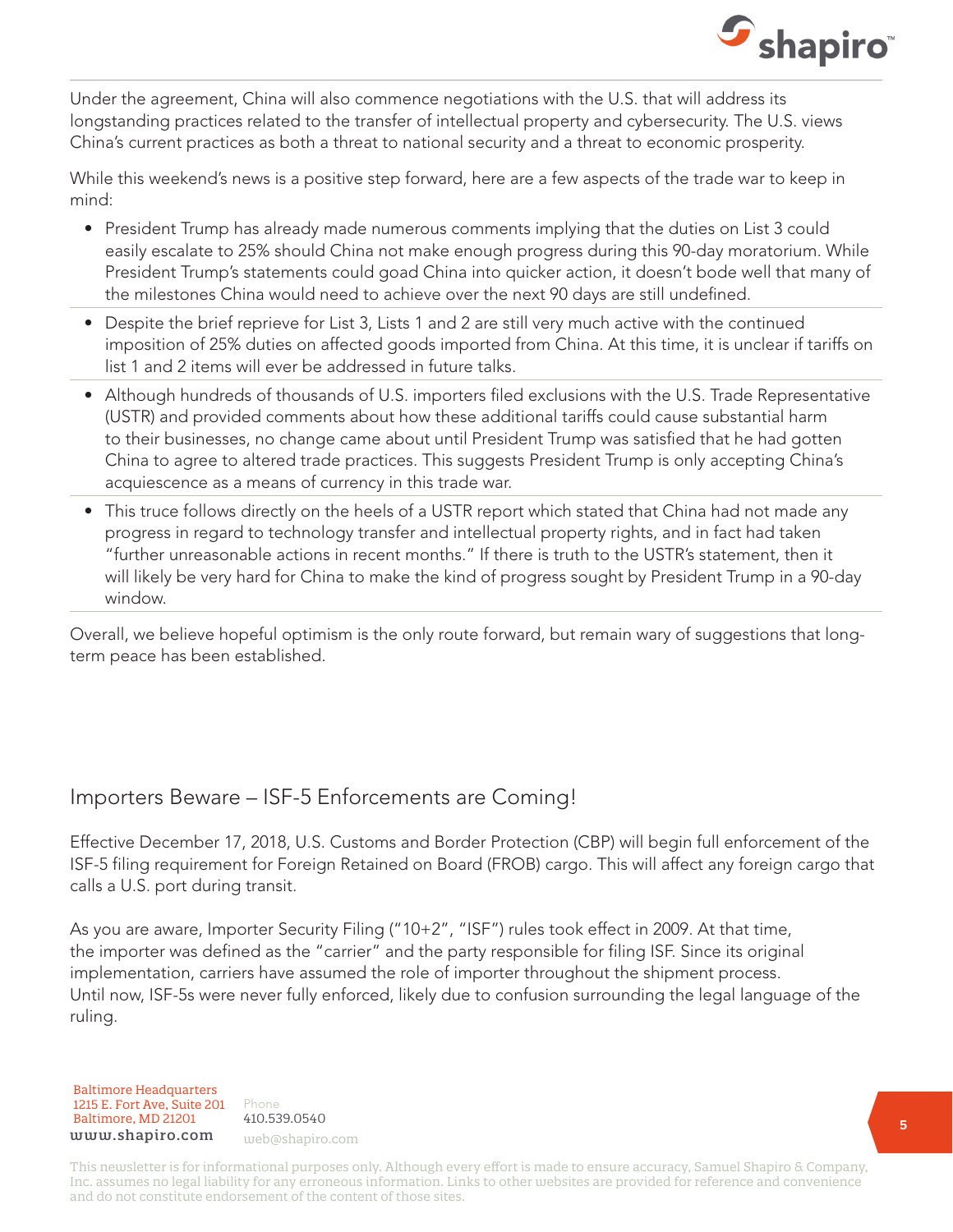

Those days are over with CBP's announcement of a new enforcement date of December 17, 2018. They have also clarified that NVOCCs and booking agents are the parties responsible for ISF-5 filings.

What Are the Specifics for Filing and Who is Responsible?

- The filing must be completed at the lowest bill of lading level (house bill of lading if applicable) prior to loading. This would require the filing to be completed by NVOCCs and booking agents.
- This policy also applies to shipments when the cargo is diverted by the carrier, making it become Freight Remaining on Board (FROB). In this instance, the carrier or NVOCC (depending on who issued the bill of lading) is responsible for filing the ISF-5 and must do so within 24 hours from the announced diversion.

What Must Be Filed?

- Booking party
- Foreign port of unlading
- Place of delivery
- Ship to party
- Commodity HTSUS number

How Does This Affect Me (The Importer)?

As is the case with standard ISFs, it will now be just as important that you and your suppliers are aware of ISF-5 filing requirements to ensure accurate information is provided to your forwarder/broker/carrier as quickly as possible.

For FROB freight, Shapiro can assist if Shapiro routes your cargo. If Shapiro does not, please make certain your forwarder/NVOCC/BCO carrier complies with these requirements.

Shapiro will continue to adhere to our best practices in order to ensure timely and accurate ISF and/or ISF-5 filings.

As always, we are here to assist, so please don't hesitate to reach out to our compliance team ([compliance@shapiro.com\)](mailto:compliance%40shapiro.com?subject=) with any FROB/ISF-5 related questions.



Phone Phone 410.539.0540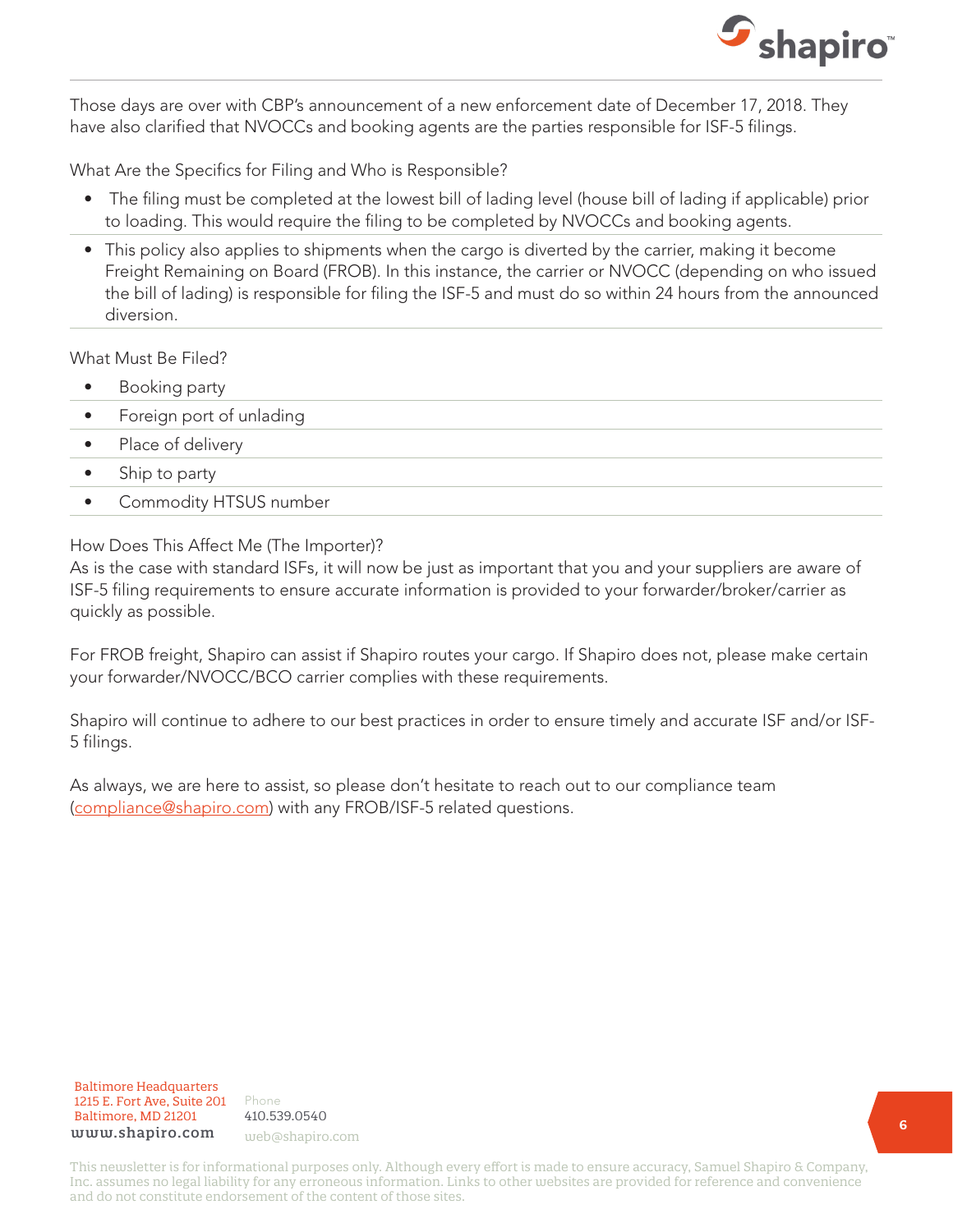

# **TRANSPORTATION NEWS**

# Supply Chains Faced Record Number of Disruptions in First Half of 2018

A report from supply chain visibility provider Resilinc referenced a record number of supply chain disruptions in the first half of 2018, with the company detecting a staggering 1,069 events globally (300 of which directly impacted supply chain continuity). This marked the largest number of Q1 and Q2 disruptions since the company began collecting data in 2010.

Supply chain disruptions ranged from planned events, such as mergers and acquisitions, to unplanned occurrences such as tariffs, price fluctuations, cyber attacks, and extreme weather. Extreme weather conditions proved to be the most impactful across the board, with a whopping 41 total events captured in the first half of the year alone. Meanwhile, tariffs were cited as having the largest growth rate. As we wrap up Q4, specialists indicate that the quantity of disruptive events is set to increase due to Chinese tariffs, hurricanes and wildfires.

Shapiro has developed a close partnership network of forwarding agents to support your global sourcing strategies. If you are considering new sourcing origins to support your growth, or mitigate your risk in relation to supply chain disruptions, contact our marketing experts today [\(web@shapiro.com](mailto:web%40shapiro.com?subject=)) for further guidance.

# Achieving Universal Harmony in the Era of Digital Shipping – Is it Possible?

As some of the major shipping lines embark on a joint pursuit to develop a universal block chain platform, critics of such a network argue that industry-wide standards are difficult, if not impossible to create.

Last month, members from each of the shipping alliances came together in an effort to harmonize digitalization in a unified, multilateral approach. This non-profit and neutral association joins in the quest to advance, protect and define the future role of technology in block chains. Together, its members hope to digitize the industry, transform documentation flows and set standards industry-wide.

Unlike the Maersk-IBM announcement of a collaborated effort to create a technological platform called TradeLens, this group has no plans to independently develop their own digital operating system. According to Andre Simha, CIO and spokesperson of MSC, they merely hope to "ensure interoperability through standardization" of the dissemination and access of documentation and information.

Baltimore Headquarters Baltimore Headquarters 1215 E. Fort Ave, Suite 201 www.shapiro.com web@shapiro.com Baltimore, MD 21201

Phone 410.539.0540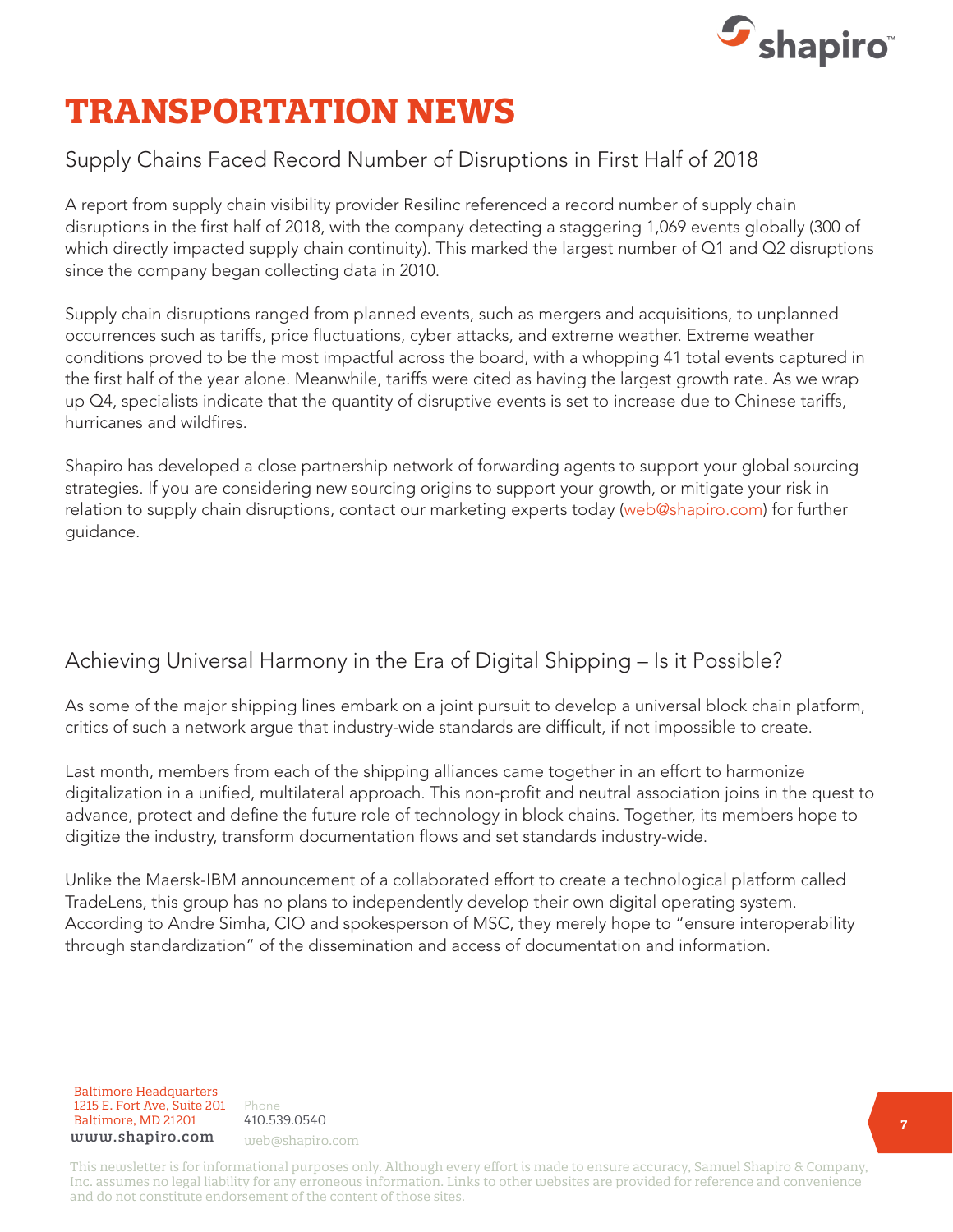

Who are the players?

- Maersk
- CMA CGM
- Hapag-Lloyd
- MSC
- Ocean Network Express (ONE)

Why is this relevant and beneficial for importers?

- Benefits customers and stakeholders by holding steamship lines to a common set of information technology standards
- Less industry red tape and enhanced visibility
- Provides relief for 3PL's in terms of capital and IT infrastructure needed to access data
- Allows for discussion and collaboration on the heels of a recent technological and innovation boom to establish common IT standards and governance
- Enables all parties to concentrate on values adding differentiation

The association hopes to begin operating in early 2019, pending any regulatory requirements.

This announcement follows on the heels of a similar one from early November, in which major shipping lines and terminal operators formed a separate alliance tasked with the development of a unified block chain platform known as the Global Shipping Business Network (GSBN).

If you have any questions regarding blockchain or the digitalization of shipping, please don't hesitate to contact us at [web@shapiro.com](mailto:web%40shapiro.com?subject=).

Baltimore Headquarters 1215 E. Fort Ave, Suite 201 www.shapiro.com Baltimore, MD 21201

Phone **1998** 410.539.0540 web@shapiro.com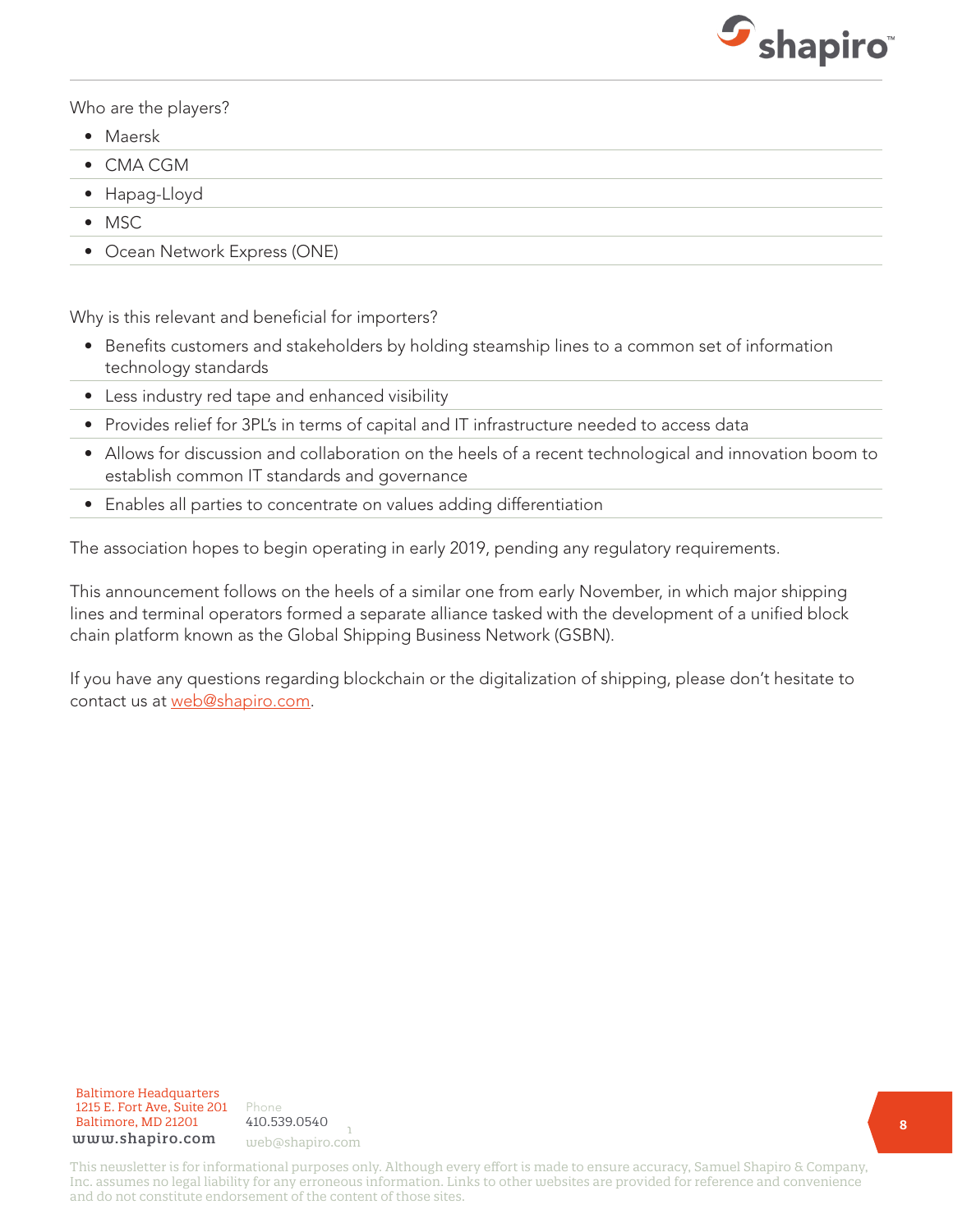

### Tariff-ying Air Cargo Peak Season

As of October, the peak season for air cargo is in full swing! Airlines such as Cathay Pacific, Air China and China Southern have all reported substantial year-over-year increases in volume for November and early December.

In addition to the usual spike from holiday traffic, the potential List 3 tariff increase from 10% to 25% spooked retailers into heightened and earlier shipment volume, as they attempted to get ahead of steeper import prices that, until recently, would have been effective January 1st.

The race to beat the tariffs had ocean demand far exceeding capacity, which in turn forced many shippers to rely on air, a modality they may not typically utilize. In fact, it's looking as if the peak season will even extend into March, following Trump's announcement at the G20 Summit of a 90-day delay of the potential 25% List 3 escalation. With an additional 3 months at a 10% rate, the race is still on and a continued peak in the ocean and air markets seems inevitable.

Do you need assistance shipping more during the 90-day extension? Shapiro can help! Reach out to [web@](mailto:web%40shapiro.com?subject=) [shapiro.com](mailto:web%40shapiro.com?subject=) with questions, or for more information on our services.

# Power Could Shift Back to Shippers as Truckload Pricing Eases

Contrary to earlier speculation, analysts now expect truckload spot and contract rates to remain relatively flat as we move into 2019

For months, importers feared the possibility of a whopping 5-8% increase in contract rates heading into the new year. However, these qualms remain at bay, at least for the moment, as rates are projected to rise only 1-5%. This data suggests that the current pro-trucker market may soon shift back in favor of shippers.

What's fueling these recent, lower-rate spread projections?

A combination of higher driver availability, a decrease in fuel prices, lower projected Q1 volumes and deceleration of freight growth due to recent tariffs threaten to upend the current market conditions. As we enter the new year, January and February shipment volumes will signal whether or not carriers have cause for future concern.



Phone Phone 410.539.0540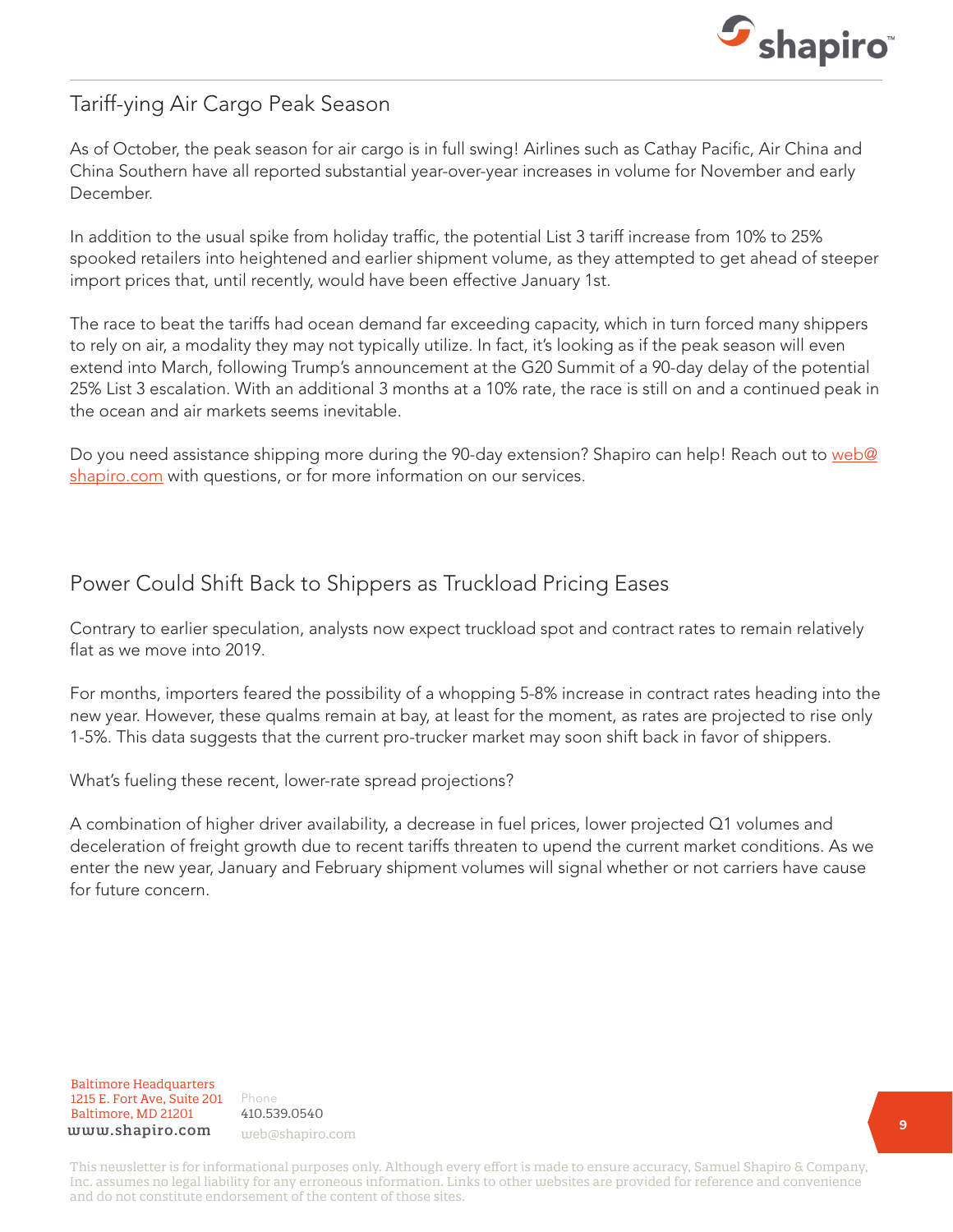

#### U.S. Federal Maritime Commission (FMC) Votes to Allow PierPass 2.0 at Los Angeles – Long Beach Terminal

The U.S. Federal Maritime Commission (FMC) voted to pass the PierPass 2.0 extended gates program just days before its November 19th implementation deadline. The announcement comes despite pushback, concerns and demands of transparency from the National Retail Federation (NRF), a group that represents many large beneficial cargo owners (BCOs).

Last October, the West Coast Marine Terminal Operators Agreement (WCMTOA) revealed its plans to replace the existing PierPass program in the Los Angeles-Long Beach terminal, which was originally enacted in 2005. The program aimed to change per TEU and per FEU traffic mitigation costs between daytime (8 am – 5 pm) and nighttime (6 pm – 3 pm) truck moves, as well as create an appointment system at the ports to regulate truck arrival and departure schedules in the terminal. The changes where intended to manage and mitigate existing congestion and traffic issues.

Here is a glimpse at the difference in traffic mitigation fees between the programs:

#### PierPass Congestion-Based Model - Cost of Traffic Mitigation Fees

|                 | <b>Per TEU</b> | <b>Per FEU</b> |
|-----------------|----------------|----------------|
| $8am - 5pm$     | \$72.09        | \$144.18       |
| $6$ pm - $3$ pm | \$(            |                |

PierPass 2.0 Flat Rate Model - Cost of Traffic Mitigation Fees

|                 | <b>Per TEU</b> | <b>Per FEU</b> |
|-----------------|----------------|----------------|
| $8am - 5pm$     | \$31.52        | \$63.04        |
| $6$ pm - $3$ pm | \$31.52        | \$63.04        |

How will imports be affected?

The changes were widely supported by PierPass, a majority of BCOs, truckers, intermediaries and other port stakeholders, as the program's cost were spread more equally amongst shippers. However, like most regulations, there are those who stand to benefit more than others. Small and medium BCOs could save substantially in their traffic mitigation fee budget, as their trucks primarily move in the daytime window due to limitations in availability of nighttime staff. Whereas large BCOs will bear the brunt of the costs, as they utilize the 6 pm to 3 am shipment window more frequently.

Several port terminals nationwide will be closely analyzing the Los Angeles-Long Beach "experiment" to determine whether or not the model might be right for them. Additionally, the NRF and other critics will serve as watchdogs in the coming months. While the results of the changes remain to be seen, one thing is for sure; the program will face heavy scrutiny across the transportation industry.

Will this change affect you as an importer? Contact [web@shapiro.com](mailto:web%40shapiro.com?subject=) with your questions and concerns.

Baltimore Headquarters Baltimore Headquarters 1215 E. Fort Ave, Suite 201 1215 E. Fort Ave, Suite 201 Baltimore, MD 21201 Baltimore, MD 21201 www.shapiro.com

Phone Phone 410.539.0540 web@shapiro.com